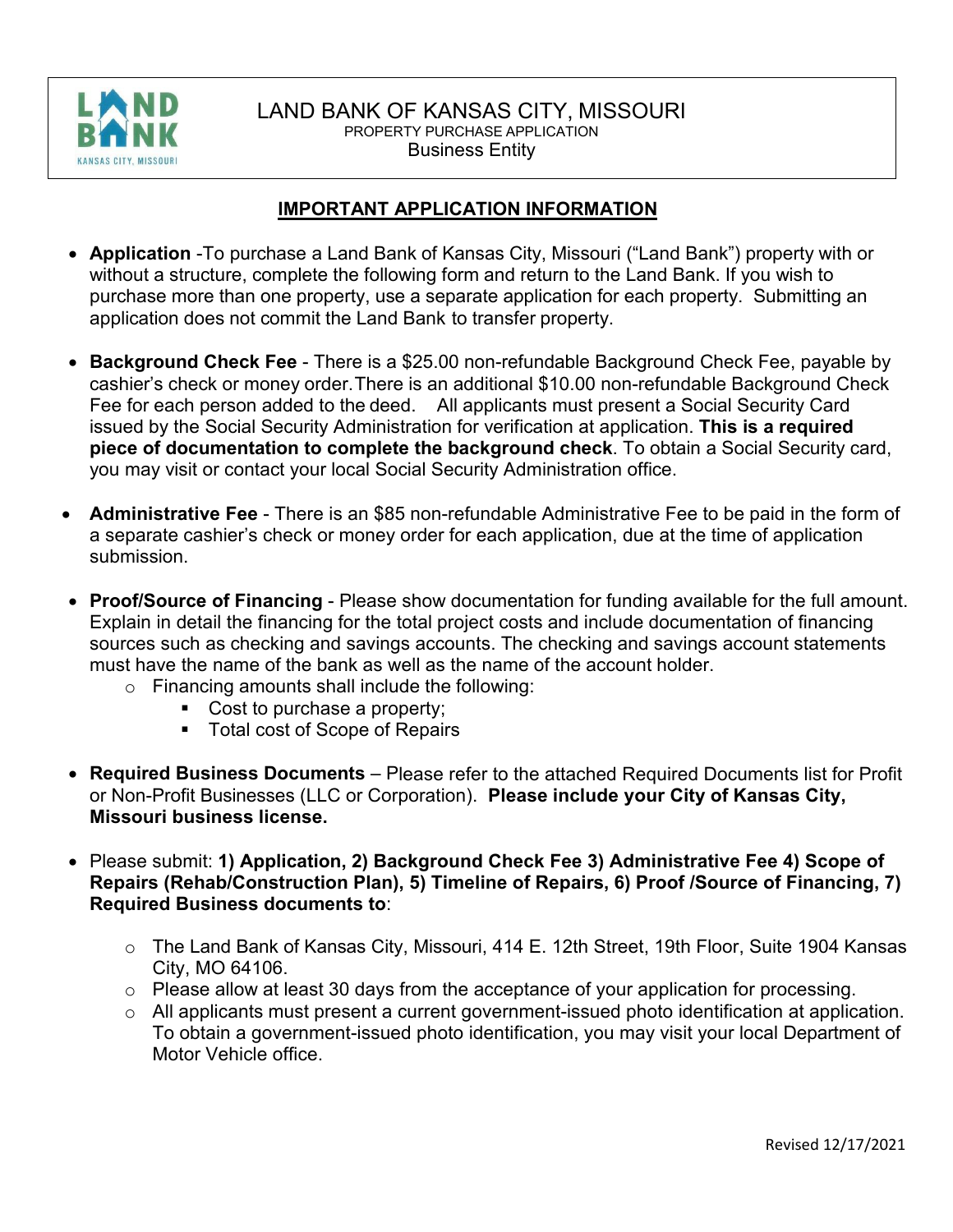# LAND BANK OF KANSAS CITY, MISSOURI CONTACT INFORMATION

| Name of Business Entity: <u>Illian business with the Missouri Secretary of State)</u><br>(As it appears in business filings with the Missouri Secretary of State)                                                              |                                                                                                                                                                                                                           |  |  |  |
|--------------------------------------------------------------------------------------------------------------------------------------------------------------------------------------------------------------------------------|---------------------------------------------------------------------------------------------------------------------------------------------------------------------------------------------------------------------------|--|--|--|
|                                                                                                                                                                                                                                |                                                                                                                                                                                                                           |  |  |  |
|                                                                                                                                                                                                                                | Mailing Address: ___________________________City, State, Zip: ___________________                                                                                                                                         |  |  |  |
|                                                                                                                                                                                                                                |                                                                                                                                                                                                                           |  |  |  |
| Email Address:                                                                                                                                                                                                                 |                                                                                                                                                                                                                           |  |  |  |
|                                                                                                                                                                                                                                | Tax ID Number: ______________________Charter Number: _______________State Created in: _________                                                                                                                           |  |  |  |
| required)                                                                                                                                                                                                                      | (Authorized to accept code violations or other service of process, KCMO address                                                                                                                                           |  |  |  |
|                                                                                                                                                                                                                                |                                                                                                                                                                                                                           |  |  |  |
| <b>PROPERTY INFORMATION</b>                                                                                                                                                                                                    |                                                                                                                                                                                                                           |  |  |  |
| Address: No. 1996. Address: No. 1997. In the United States of the United States of the United States of the United States of the United States of the United States of the United States of the United States of the United St |                                                                                                                                                                                                                           |  |  |  |
| PROPOSED USE OF THE PROPERTY:                                                                                                                                                                                                  |                                                                                                                                                                                                                           |  |  |  |
| STRUCTURES ON CURRENTLY VACANT LOT(S)                                                                                                                                                                                          | <b>FOR REHABILITATION OF EXISTING STRUCTURES OR CONSTRUCTION OF</b>                                                                                                                                                       |  |  |  |
| Applicant Initials:                                                                                                                                                                                                            | Attach the following documents, along with the application:                                                                                                                                                               |  |  |  |
|                                                                                                                                                                                                                                | 1. Rehabilitation/Construction specifications. Describe in detail: 1)<br>repairs/construction to be completed 2) estimated cost for each item 3) name(s) of<br>contractor, developer or person who will perform the work. |  |  |  |
|                                                                                                                                                                                                                                | 2. A timeline for the completion of the project.                                                                                                                                                                          |  |  |  |
|                                                                                                                                                                                                                                | 3. Project financing. Describe the source and amount of funding to complete the entire<br>project.                                                                                                                        |  |  |  |
|                                                                                                                                                                                                                                | 4. Required Business documents for the type of entity, listed on page 8.                                                                                                                                                  |  |  |  |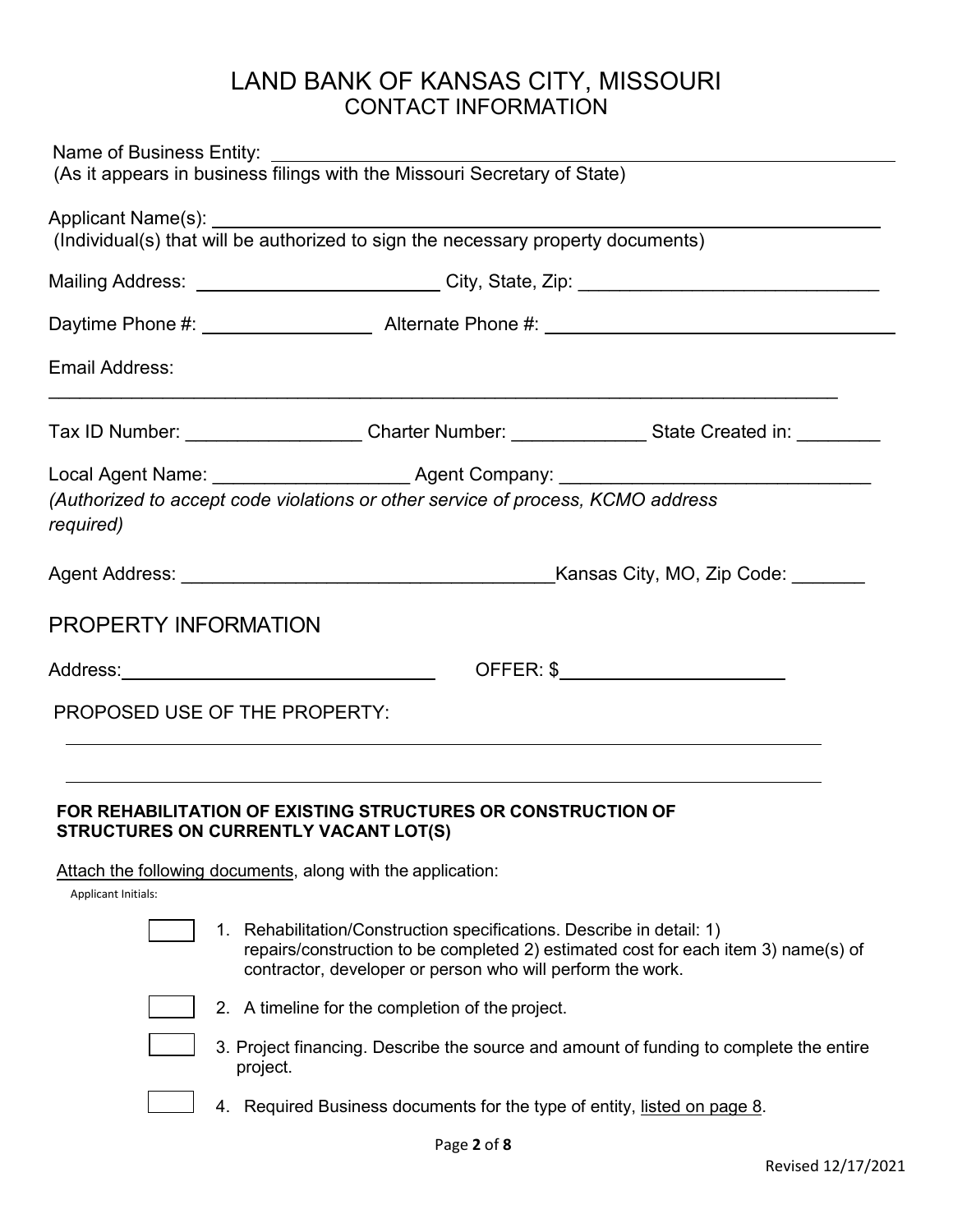### LAND BANK OF KANSAS CITY, MISSOURI

### FOR VACANT LOTS/LAND WHERE NO CONSTRUCTION IS PLANNED

Describe the plan for the use of the vacant lot. Include a time line and how you will cover the cost of the project.

If planned rehabilitation or construction, has the entity rehabilitated or constructed structures previously? Please describe past experience.

Has the entity, officers, or authorized signing agents previously purchased property from Land Bank of Kansas City or Kansas City Homesteading Authority?

| ۷<br>c<br>2 | п<br>м |
|-------------|--------|
|             |        |

If so, please list the street addresses of all previously purchased properties.

Does the entity own other properties? If so, please list the addresses. (Please use additional pages if necessary)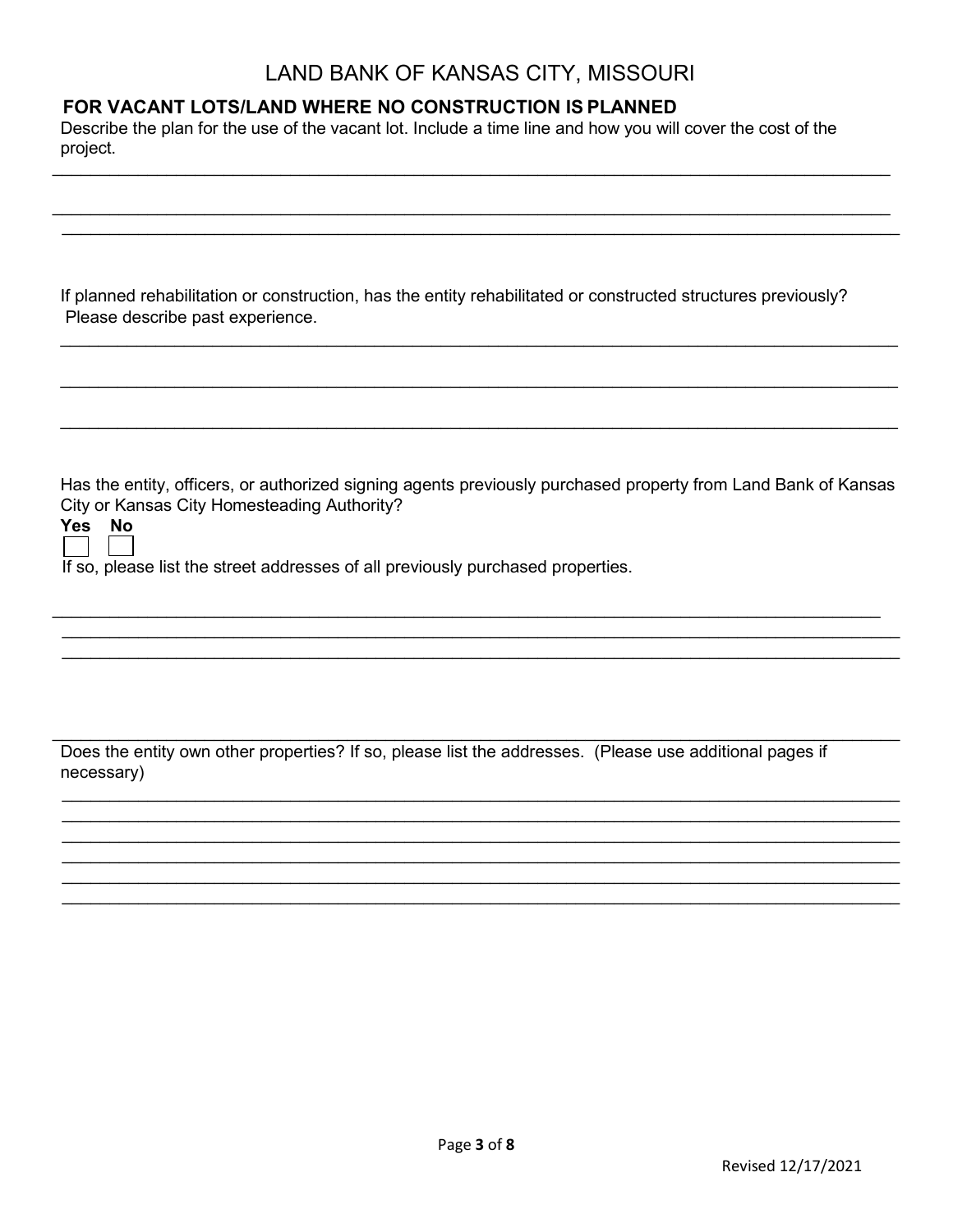

# L**AND BANK OF KANSAS CITY, MISSOURI** BACKGROUND CHECK FORM

A background check will be performed in order to determine compliance with the Land Bank Policies and Procedures for the Acquisition and Disposition of Properties. Those policies state:

- The transferee must not own any real property that is subject to any unremediated citation of violation of codes and ordinances.
- The transferee must not own any real property that is tax delinguent or be delinquent in other taxes.
- Has not been convicted of crimes involving the sale of illegal drugs, prostitution, operating a nuisancebusiness for the last five years, and is not required to be registered as a sex offender.

The results of the background check will be valid for one year. It will not be necessary to complete this form for future offers during this period.

The information on this form will be kept confidential.

For corporations and other business entities, the background check will be performed for the person authorized by the entity to sign and submit the application to purchase property.

Please print clearly:

| Name (first, middle, last):  |      |  |
|------------------------------|------|--|
| Home Address/City/State/Zip: |      |  |
| Date of Birth:               | SSN: |  |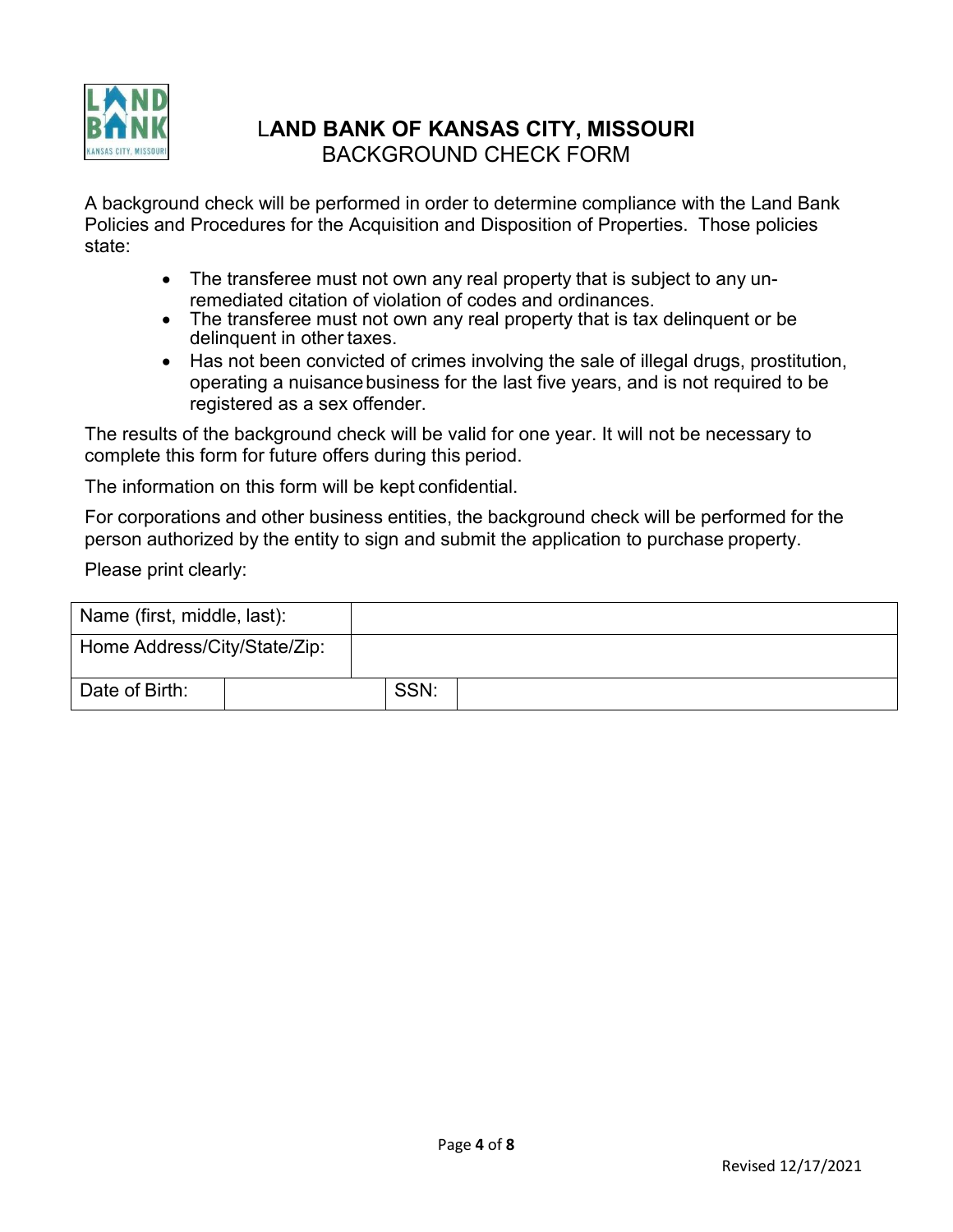#### **SCOPE OF REPAIRS**

Use the form on the next page to list the repairs that you intend to make for the offer on the property. For each repair item listed, enter the amount that will be spent on that item. If a repair item is not needed, enter N/A.

Please enter the amount of time that you are requesting to complete the repairs at the time of the form. **The standard allowance is 120 days;** but this is negotiable depending on the extent of repairs required.

**Other needed repairs may be identified during staff review of the offer. A final and agreed upon scope of repairs must be established before the offer is considered complete and presented to the Board of Commissioners for consideration**. If the offer is accepted, this scope of repairs will be included in the deed of trust to ensure that the repairs are completed within the time period indicated and are in compliance per Land Bank's policies and procedures.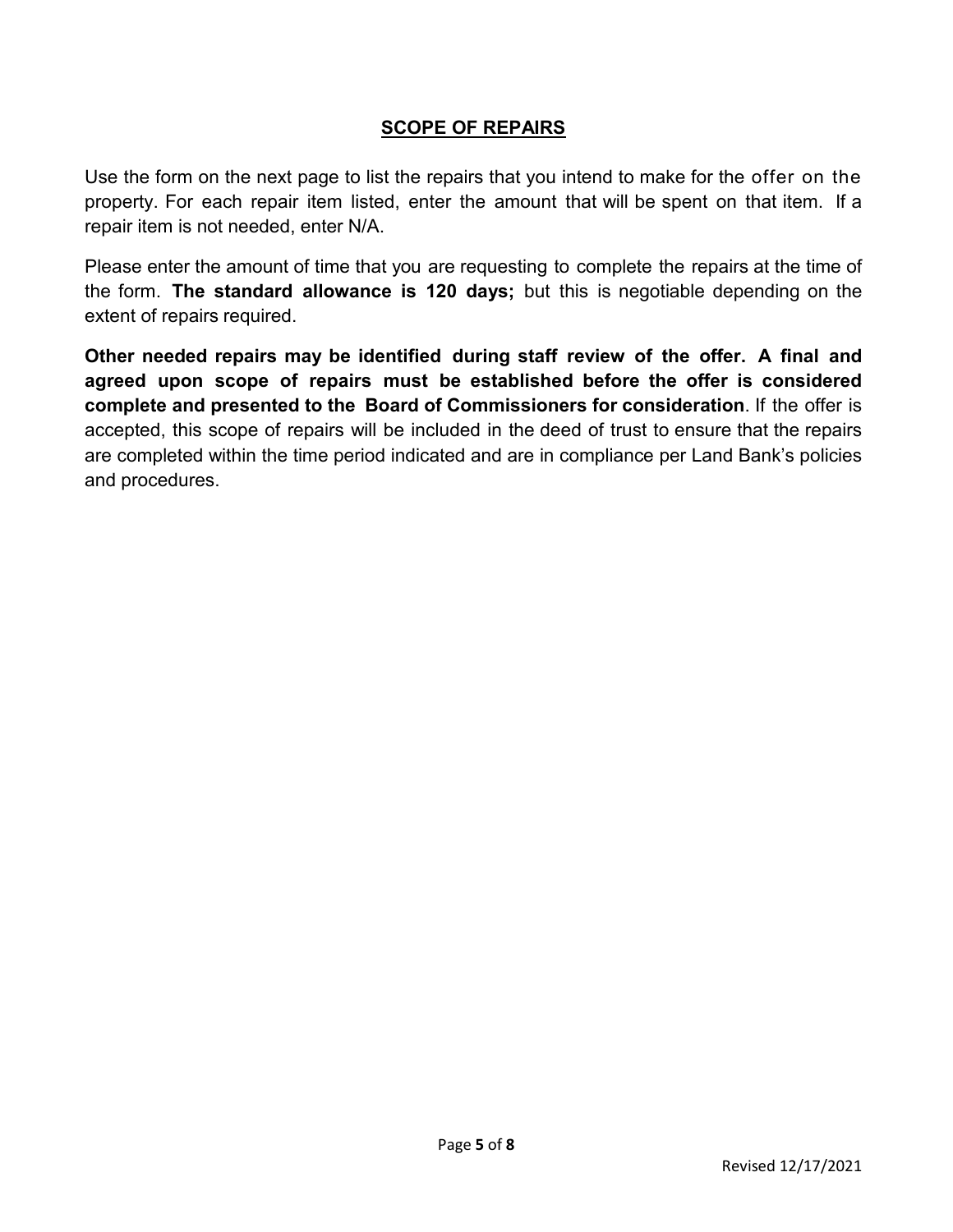#### **Scope of Repairs**

#### **Renovations and replacements with the following being the minimum amount of work to be completed within 120 days from the transfer of ownership:**

| <b>ITEM</b>                                                                     | <b>VALUE</b> |
|---------------------------------------------------------------------------------|--------------|
| Repair/replace roofing material                                                 |              |
| Repair/replace broken or missing windows/doors                                  |              |
| Repair/replace defective siding on exterior walls                               |              |
| Repair foundation by patching cracks, replacing missing material,               |              |
| stabilizing structure                                                           |              |
| Repair/replace chimney                                                          |              |
| Repair/replace soffits and or eaves                                             |              |
| Repair/replace defective steps/stairs                                           |              |
| Repair/replace defective sidewalks and driveways with solid impervious          |              |
| material                                                                        |              |
| Repair/replace defective porch                                                  |              |
| Scrape and paint exterior surface material                                      |              |
| Repair/demolish accessory structure                                             |              |
| Repair/replace defective or missing<br>electrical systemwiring/fixtures         |              |
| Replace/install fire detector                                                   |              |
| Repair/replace defective or missing plumbing lines, sinks, toilets and fixtures |              |
| Repair/replace kitchen cabinets                                                 |              |
| Repair/replace defective or missing heating system                              |              |
| Repair/replace defective or missing hot water tank                              |              |
| Repair/replace defective interior walls, ceilings and floors                    |              |
| Repair/replace defective stairways                                              |              |
| Repair basement walls                                                           |              |
| Remove trash and debris from interior and exterior areas                        |              |
| Other:                                                                          |              |
| Other:                                                                          |              |
| Other:                                                                          |              |
| <b>TOTAL VALUE:</b>                                                             |              |

The scope of repairs must bring the structure into compliance with the Property Maintenance Code of Kansas City, Missouri. The scope of repairs is used for consideration purposes by the Land Bank, in the application process and for monitoring compliance with the Deed of Trust. The Deed of Trust shall not be deemed to limit the building code and permit requirements otherwise applicable by the City of Kansas City, Missouri. Compliance inspections shall be conducted in accordance with the Deed of Trust for Land Bank purposes only.

- Lender and Borrower acknowledge the renovation costs could exceed the total value shown above.
- All renovations shall be paid by Borrower or sources other than Land Bank.
- Applicants are required to pull all necessary permits before beginning work on the structure.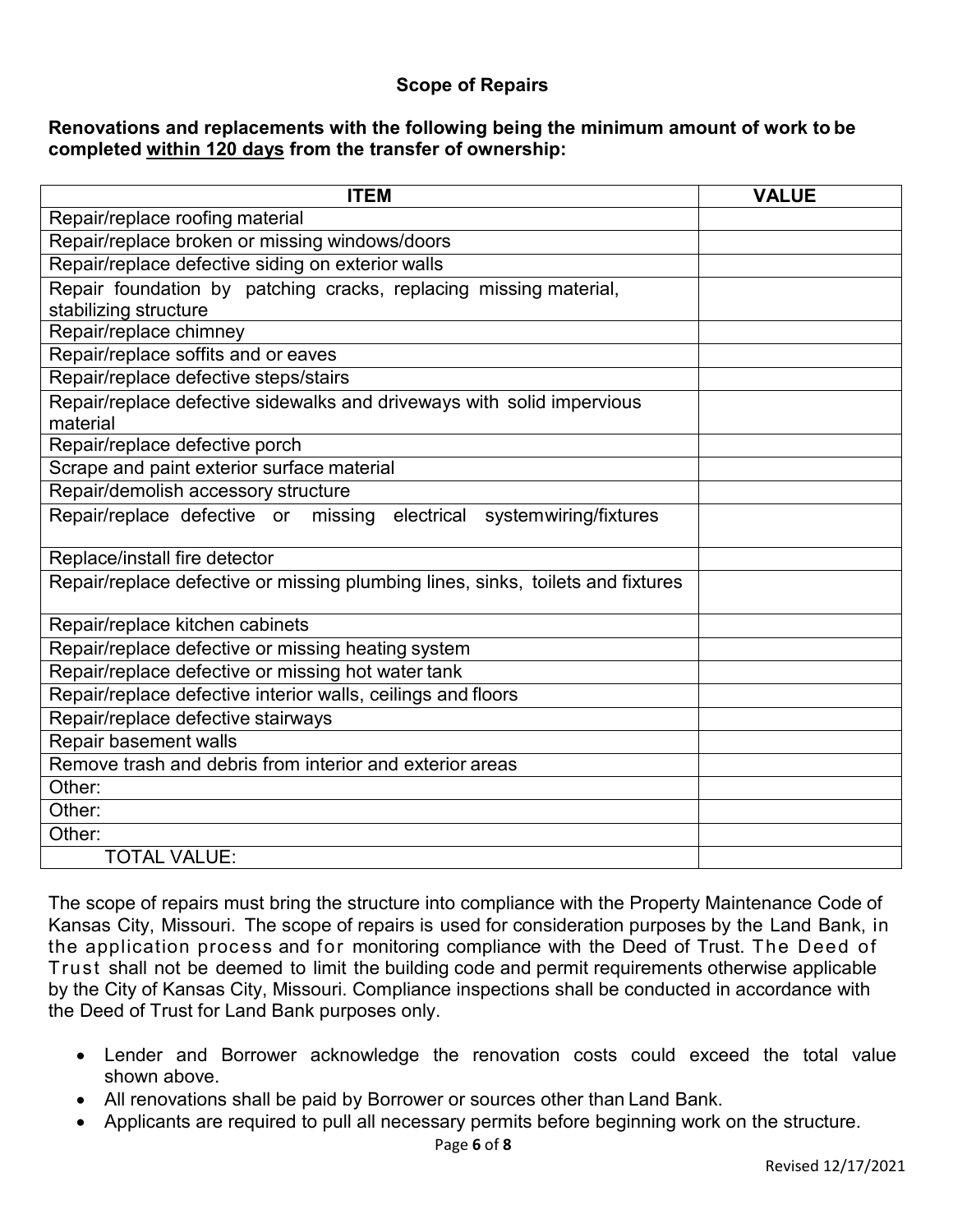#### **PLEASE ATTACH REPAIR/CONSTRUCTION PLAN, SCOPE OF REPAIRS, & PROJECT FINANCING AS REQUESTED ON PAGE 2**

#### **Additional Page for Overflow Answers**

|                |           |                                                | To the best of my knowledge, the information provided in this application is true and in compliance with<br>LAND BANK Policies and Procedures. This entity does not own other property that has delinguent taxes.<br>unpaid special assessments, or un-remediated code violations and is not delinguent in other taxes. The<br>authorized signing agents have not been convicted of crimes involving the sale of illegal drugs, prostitution,<br>operating a nuisance business in the last five years, and are not required to be registered as a sex offender.<br>Date: _______ |
|----------------|-----------|------------------------------------------------|----------------------------------------------------------------------------------------------------------------------------------------------------------------------------------------------------------------------------------------------------------------------------------------------------------------------------------------------------------------------------------------------------------------------------------------------------------------------------------------------------------------------------------------------------------------------------------|
|                |           |                                                |                                                                                                                                                                                                                                                                                                                                                                                                                                                                                                                                                                                  |
|                |           |                                                |                                                                                                                                                                                                                                                                                                                                                                                                                                                                                                                                                                                  |
| Date Verified: | Initials: |                                                | INTERNAL USE ONLY-LAND BANK STAFF TO COMPLETE                                                                                                                                                                                                                                                                                                                                                                                                                                                                                                                                    |
|                |           |                                                | 1) Criminal Background check is clear for last five years.  Pass: Fail: 1                                                                                                                                                                                                                                                                                                                                                                                                                                                                                                        |
|                |           |                                                | 2) List of all previous LB/HA purchases and all are Deed of Trust's are compliant.                                                                                                                                                                                                                                                                                                                                                                                                                                                                                               |
|                |           |                                                | 3) Proof of financial capacity. Type of proof: _________________________________                                                                                                                                                                                                                                                                                                                                                                                                                                                                                                 |
|                |           |                                                | 4) All properties owned by entity checked for open 311 cases                                                                                                                                                                                                                                                                                                                                                                                                                                                                                                                     |
|                |           | 5) Current on all property taxes               |                                                                                                                                                                                                                                                                                                                                                                                                                                                                                                                                                                                  |
|                |           | 6)<br><b>Business License</b>                  | All Business Documents to include city of Kansas City, MO<br>Included: Yes: __________ No: ________                                                                                                                                                                                                                                                                                                                                                                                                                                                                              |
|                |           | Letter sent to Neighborhood Association.<br>7) |                                                                                                                                                                                                                                                                                                                                                                                                                                                                                                                                                                                  |
|                |           | Background Check Fee Paid.<br>8)               | Amount Paid: _____________________                                                                                                                                                                                                                                                                                                                                                                                                                                                                                                                                               |